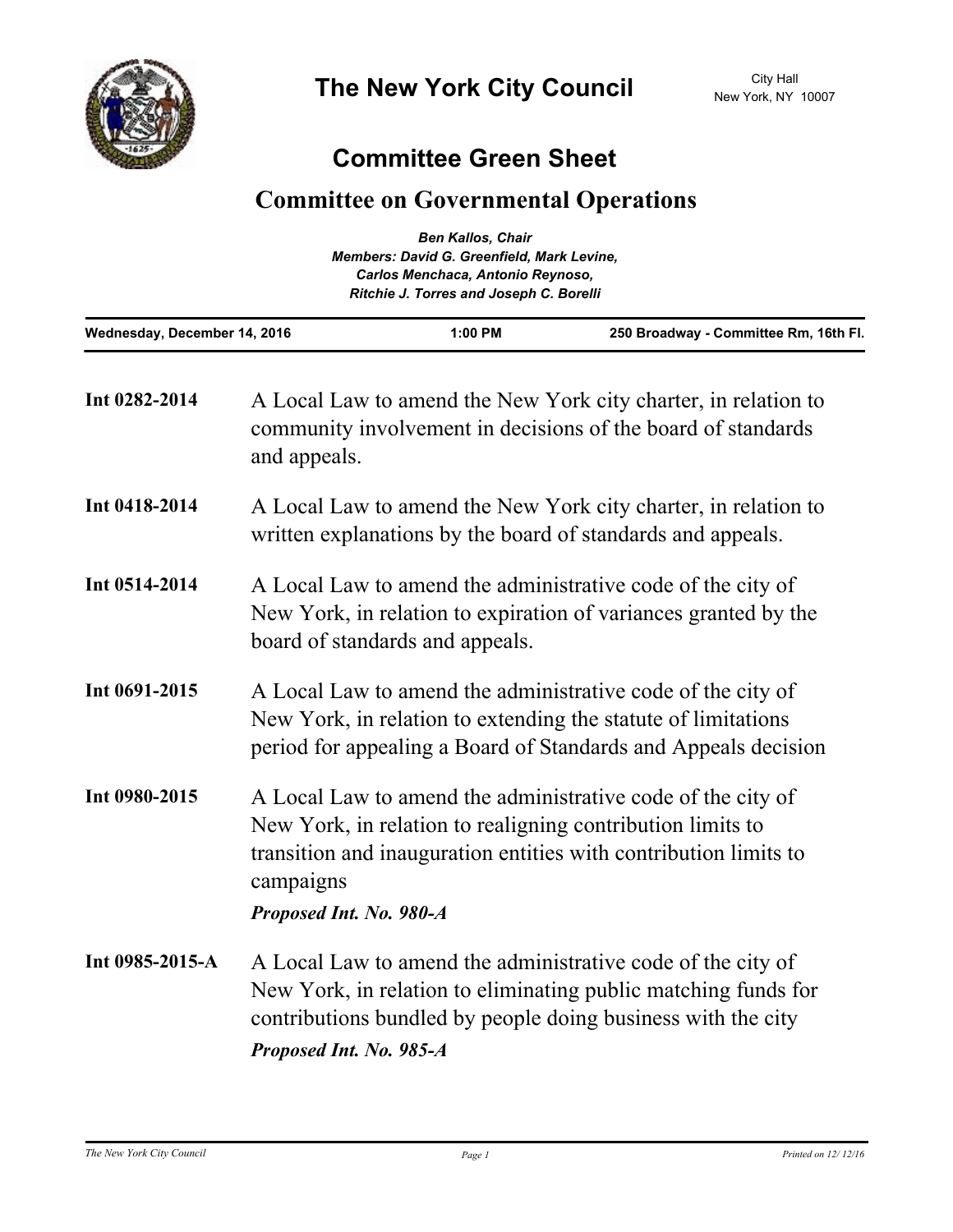| elections<br>Proposed Int. No. 986-A                                                                                                                                                                                                                                                               |
|----------------------------------------------------------------------------------------------------------------------------------------------------------------------------------------------------------------------------------------------------------------------------------------------------|
| A Local Law to amend the administrative code of the city of<br>New York, in relation to increasing the minimum amount of<br>money raised to participate in the first official campaign<br>finance board debate for local offices<br>Proposed Int. No. 987-A                                        |
| A Local Law to amend the New York city charter, in relation to<br>allowing for flexibility with respect to the voter guide<br>Proposed Int. No. 988-A                                                                                                                                              |
| A Local Law to amend the administrative code of the city of<br>New York, in relation to prohibiting contributions from<br>non-registered political committees to candidates who are not<br>participating in the city's public matching program<br>Proposed Int. No. 990-A                          |
| A Local Law to amend the administrative code of the city of<br>New York, in relation to requiring disclosure of entities that<br>own entities that do business with the city<br>Proposed Int. No. 1001-A                                                                                           |
| A Local Law to amend the administrative code of the city of<br>New York, in relation to requiring the conflicts of interest<br>board to maintain records of compliance with the conflicts of<br>interest law for participants in the city's public matching<br>program<br>Proposed Int. No. 1002-A |
|                                                                                                                                                                                                                                                                                                    |